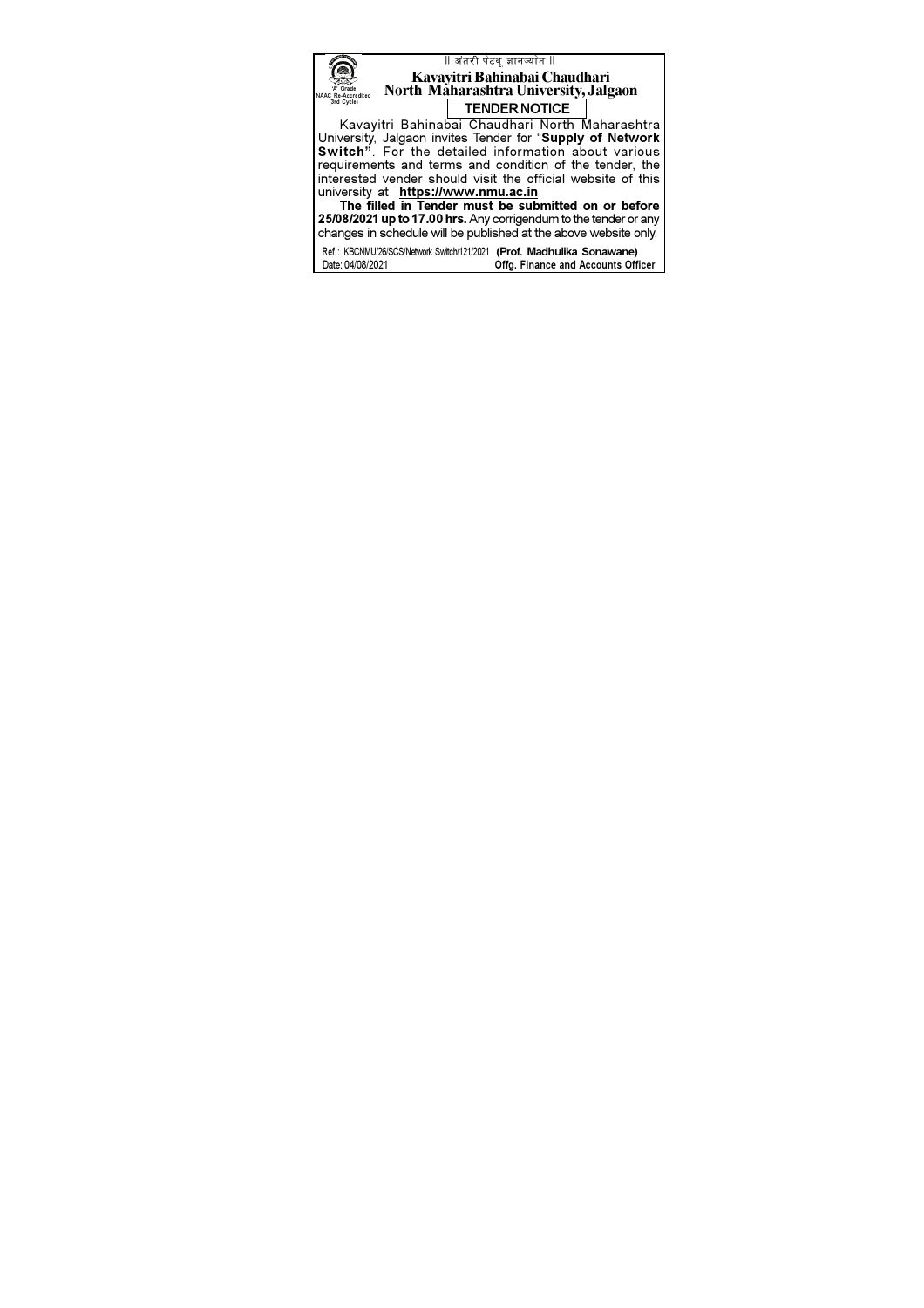

\Tender for supply of Network Switch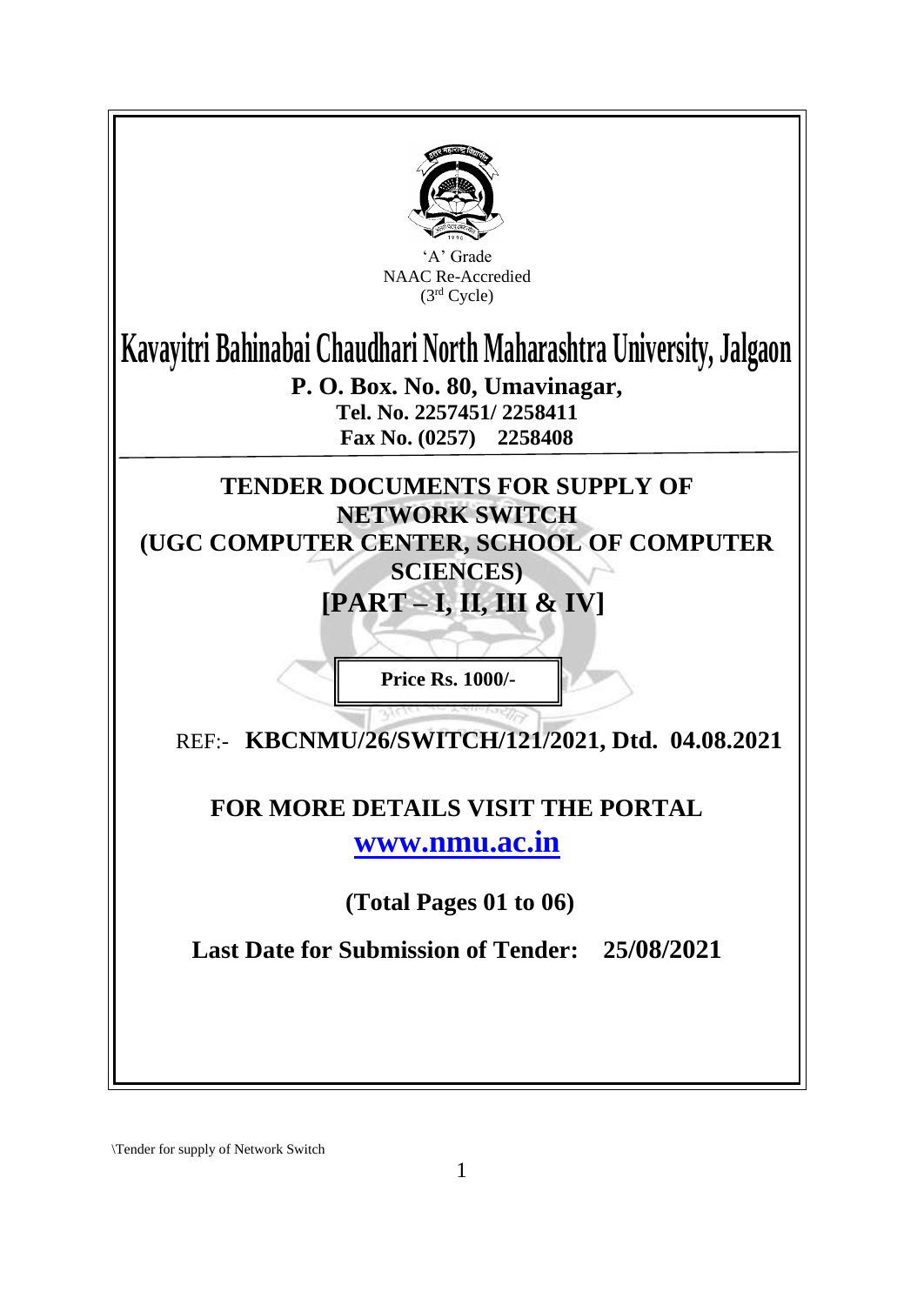|                                                                                                                                                           | $PART-I$<br>(DETAILS OF THE TENDERER)                                                                                                               |  |  |  |  |
|-----------------------------------------------------------------------------------------------------------------------------------------------------------|-----------------------------------------------------------------------------------------------------------------------------------------------------|--|--|--|--|
| 1)                                                                                                                                                        | Name of the Supplier/Firm/Company                                                                                                                   |  |  |  |  |
| 2)                                                                                                                                                        | Mailing address                                                                                                                                     |  |  |  |  |
| 3)                                                                                                                                                        | Telephone/Email/ Fax Numbers                                                                                                                        |  |  |  |  |
| 4)                                                                                                                                                        | Constitution of the Company/Propritory:<br>Partnership Firm/Pvt./Public Ltd. Co.                                                                    |  |  |  |  |
| 5)                                                                                                                                                        | Experience in business                                                                                                                              |  |  |  |  |
| $6)*$                                                                                                                                                     | Income tax return for last three                                                                                                                    |  |  |  |  |
| $7) *$                                                                                                                                                    | Financial years<br>$(2017-18, 2018-19, 2019-20)$<br>Shop Act. Registration No.                                                                      |  |  |  |  |
| $8) *$                                                                                                                                                    | GST Registration No.                                                                                                                                |  |  |  |  |
| $9)*$                                                                                                                                                     | PAN No.                                                                                                                                             |  |  |  |  |
| 10) * Statement of Accounts (i.e. Trading, Profit and loss-:<br>Account and Balance Sheet) from last three<br>financial years-(2017-18, 2018-19, 2019-20) |                                                                                                                                                     |  |  |  |  |
| 11)                                                                                                                                                       | Details of Earnest Money &<br><b>Cost of Tender</b><br>(D.D. No. & Date)                                                                            |  |  |  |  |
|                                                                                                                                                           | 12) * Name of the company of which<br>you are authorized dealer etc.<br>(attested copy of certificate of authorized<br>dealership must be enclosed) |  |  |  |  |
| (For the items marked (*) relevant documents must be enclosed with<br>part $-I$ .)                                                                        |                                                                                                                                                     |  |  |  |  |
|                                                                                                                                                           | Signature & Seal of the Tenderer                                                                                                                    |  |  |  |  |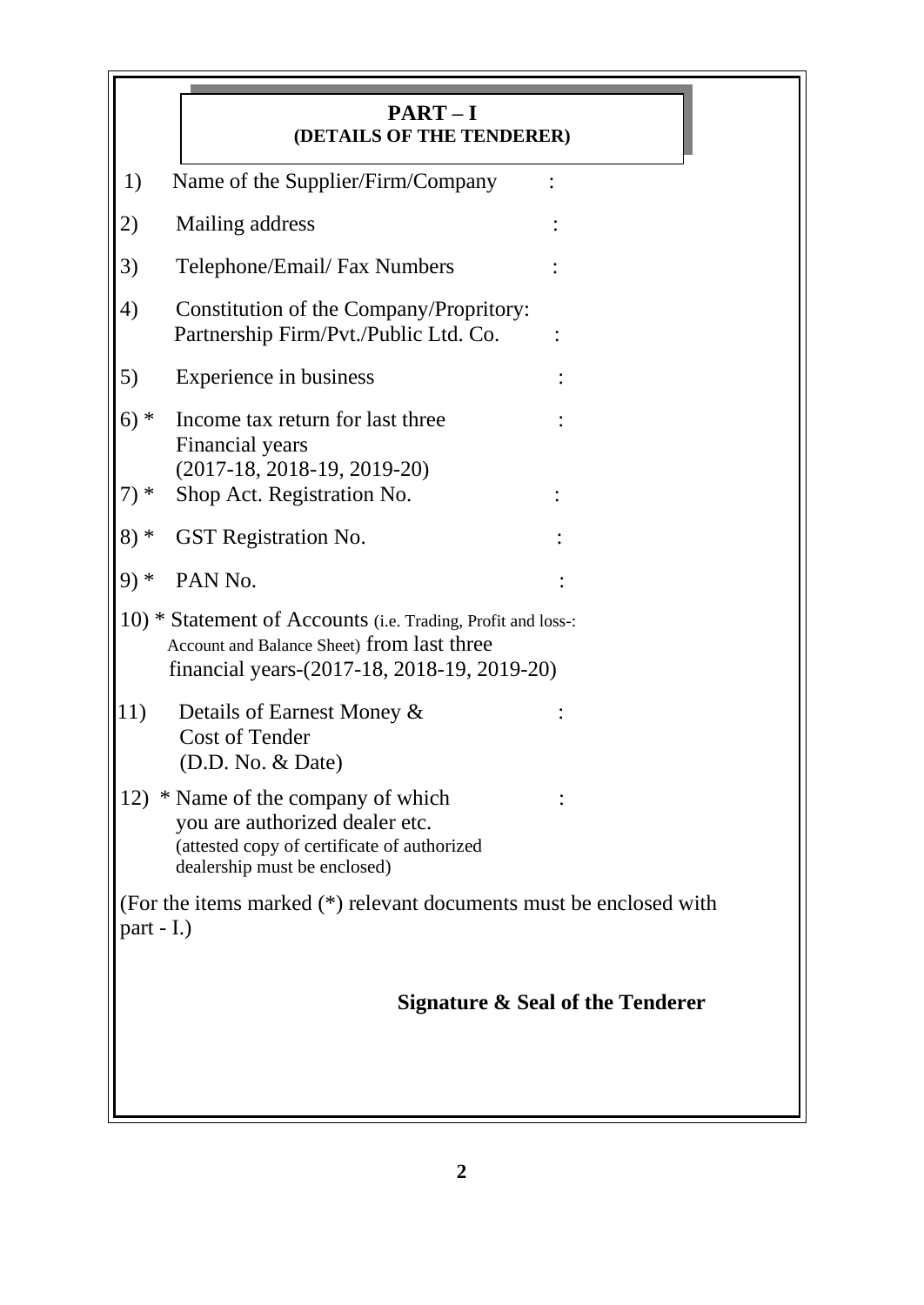||अंतरी पेटवूज्ञानज्योत ||



'A' Grade NAAC Re-Accredied (3rd Cycle)

# **Kavayitri Bahinabai Chaudhari North Maharashtra University, Jalgaon**

## **Part-II**

### **General and Commercial Conditions of the tender:**

- 1) The tender is called for supply of network switches from manufacturer/authorized distributor and dealers.
- **2) EARNEST MONEY**: Vendors are required to submit a Demand Draft of Nationalized Bank of Rs. 5000/- (Rupees- Five Thousand Only) as Earnest Money Deposit along with the tender. The Demand Draft must be drawn in favour of **Finance and Accounts officer, Kavayitri Bahinabai Chaudhari North Maharashtra University, Jalgaon.** In addition to Earnest Money Deposit Vendor is required to give a demand draft of Rs. 1000**/-** (Rupees One Thousand only) towards the cost of tender (non-refundable) along with the tender. Offers made without E.M.D.  $\&$  cost of tender will be rejected. If the tenderer, whose tender is accepted, refuses to accept the order, the amount of E.M.D. will be forfeited.
- 3) Payment: 100% payment after satisfactory supply, Installation & Commissioning & report received from the technical committee/ concern technical person within 30 days from the date of receipt of report.
- **4) Delivery, Installation & Commissioning Period:** Three weeks from the date of receipt of purchase order or as per the instructions of the university.
- **5) Terms of Delivery:** F.O.R. K.B.C.N.M.U.
- 6) **Security Deposit**: The successful tenderer will have to give security deposit to the extent of 5% of total order value. The amount of security deposit with out any interest thereon will be returned to the tenderer after satisfactory completion of order. The amount of security deposit will be forfeited in case the successful bidder refuses/fail to execute the order within stipulated period.
- 7) **Performance Bank Guarantee**: The successful bidder will have to submit the PBG amount equivalent to 5% of total value of order value for the period of 60 days beyond warranty period. The same must be submitted along with the invoice.
- 8) **Rates mentioned in commercial bid must be inclusive of GST.**
- 9) Tender offer must be valid for a period of 120 days after the date of opening of tender. Any offer failing short of the validity period is liable for rejection.
- 10) All disputes are subject to Jalgaon Jurisdiction.

\Tender for supply of Network Switch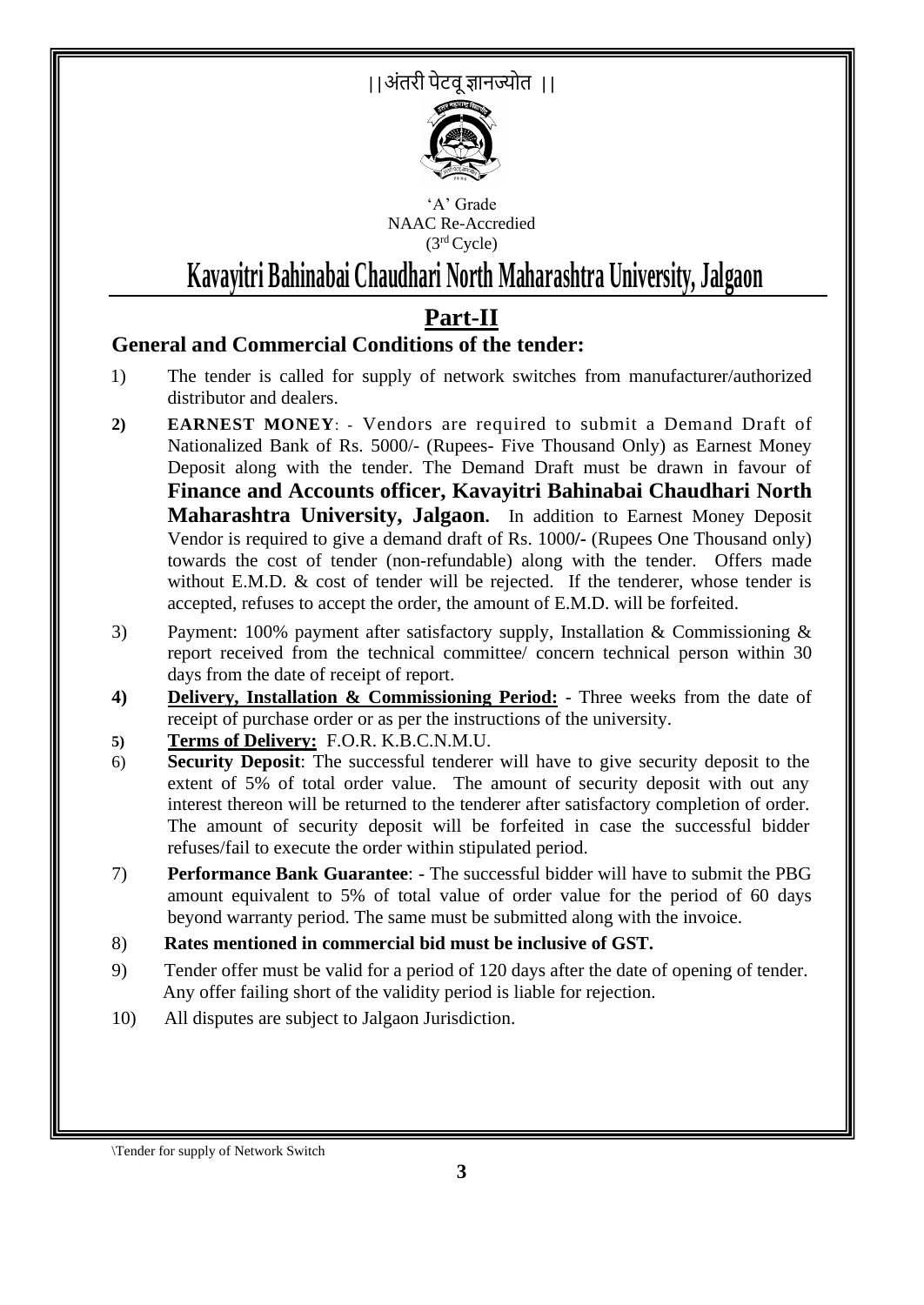- 11) Tender is being called in two envelopes system. i.e. the technical bid and commercial bid. The technical bid comprises Part-I details of the tenderer, Part-II general and commercial conditions of the tender, Part-III technical details of supply of network switch. The Commercial bids comprises Part-IV. The tenderer must submit both the bids in separate envelopes.
- 12) The Tenderer must submit his offer in two separate envelopes A and B envelopes, envelope-A will contain Part I, II, III and Envelope –B will contain Part-IV, both the envelopes must be superscript as " **Tender for Supply of Network Switches at UGC Computer Center, School of Computer Sciences**"
- 13) The University reserves the right to accept or reject any or all the tenders from any or all the parties without assigning reason thereof.
- 14) Tender offer should be complete in all respect and as per the format as prescribed by the university. Incomplete offers will not be entertained.
- 15) Copies of Shop Act Registration, GST, PAN Registration etc. should be enclosed along with Part-I
- 16) The University reserves the right to delete/ increase/ decrease items from the schedule of requirement specified in the tender.
- 17) The university reserves the right to accept or reject all or any tender without assigning any reason whatsoever.
- 18) Tender received after due date and time will not be considered whatever may be the reason therefore. In case tender are sent by post / speed post courier etc. it shall be responsibility of the tenderer to ensure that they are received before due date and closing office hours.
- 19) The rates without any corrections or overwriting should be quoted for each individual item separately. Any overwriting or rewriting should be duly countersigned.
- 20) The decision of the university regarding the tender will be final and shall be binding on tenderer. The university reserve the right to accept or reject the entire tender.
- 21) The vendors black listed by the university are not eligible for submiting the tender. If they do so their tender will not be considered.
- 22) The last date for submission of tender shall be **25/08/2021** up to 17.40 hrs.

Place :- Jalgaon. (Prof. Madhulika Sonawane) Date :- 04/08/2021 Offg. Finance & Accounts Officer

#### **Signature & Seal of Vendor in**

*Token of acceptance of all*  Terms & conditions of tender

**=\*=\*=\*=\*=**

\Tender for supply of Network Switch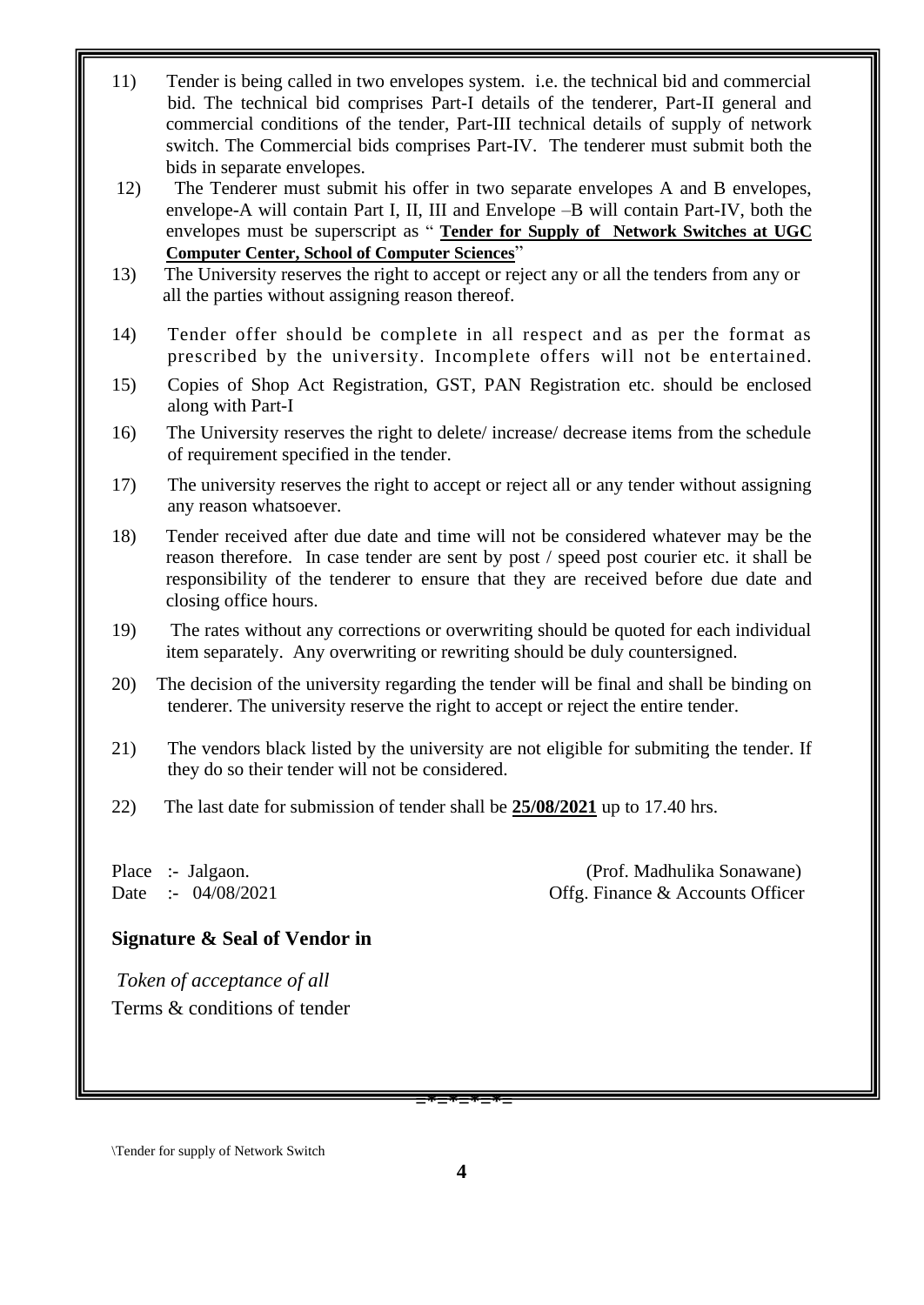## || अंतरी पेटवूज्ञानज्योत ||



'A' Grade NAAC Re-Accredied (3rd Cycle)

# **Kavayitri Bahinabai Chaudhari North Maharashtra University, Jalgaon**

### **Technical Bid Tender Part-III TECHNICAL DETAILS OF NETWORK SWITCHES.**

| Sr.<br>No. | <b>Item Description</b>                | Qty | Make/model no. and<br>detailed technical<br>specifications and warranty<br>of the item offered |
|------------|----------------------------------------|-----|------------------------------------------------------------------------------------------------|
| 1          | 48 port smart managed network switch:  | 05  |                                                                                                |
|            | 48 x 10/100/1000BASE-T PoE ports       |     |                                                                                                |
|            | 4 x Gigabit GbE/SFP combo ports        |     |                                                                                                |
|            | Switch Capacity: 104 Gbps              |     |                                                                                                |
|            | Max. Packet Forwarding Rate: 77.4 Mpps |     |                                                                                                |
|            | PoE Budget: 370W                       |     |                                                                                                |
|            | 802.10 VLAN: Yes                       |     |                                                                                                |
|            | <b>VLAN Groups: Y0es</b>               |     |                                                                                                |
|            | Port-based VLAN: Yes                   |     |                                                                                                |
|            | Voice VLAN: Yes                        |     |                                                                                                |
|            | Auto Surveillance VLAN: Yes            |     |                                                                                                |
|            | Asymmetric VLAN: Yes                   |     |                                                                                                |

Note: **The above-mentioned chart offer filling the details in the last coloum should be**  submitted on letter head of the vendor.

**Signature & seal of the tenderer**.

\Tender for supply of Network Switch

 $\overline{a}$